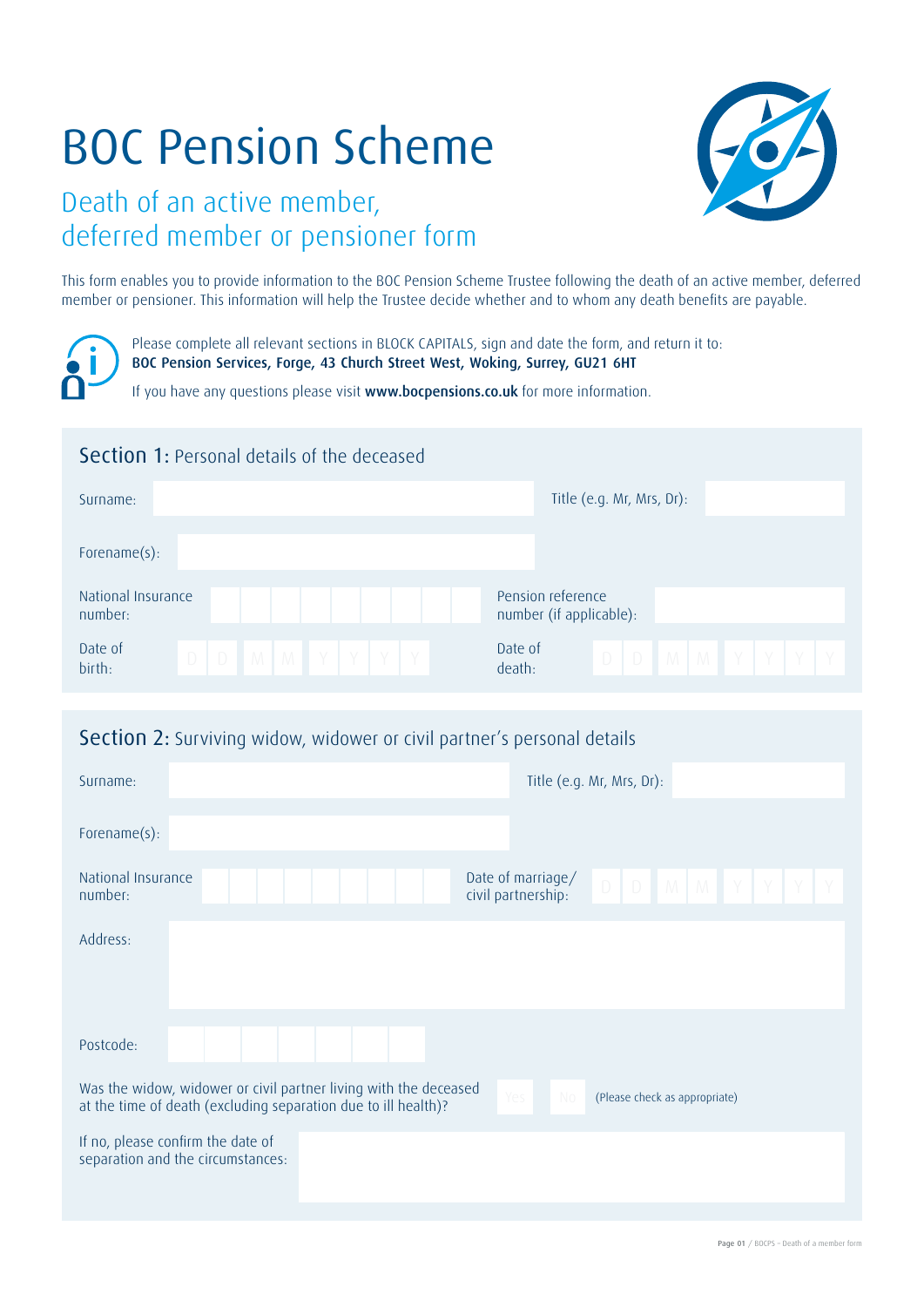#### Section 3: Children's personal details

Please provide details of any children of the deceased under age 16 (or under age 23 if in full-time education), or who are suffering from mental or physical incapacity and cannot provide themselves with the ordinary necessities of life. Please also include details of any step or adopted children or anyone who was treated as if he or she was the child of the deceased.

| Surname:     |                                                                                                                                           | Title (e.g. Mr, Mrs, Dr):           |
|--------------|-------------------------------------------------------------------------------------------------------------------------------------------|-------------------------------------|
| Forename(s): |                                                                                                                                           |                                     |
| Address:     |                                                                                                                                           |                                     |
| Postcode:    |                                                                                                                                           |                                     |
|              | Name of school/college/university if in full-time education:                                                                              |                                     |
|              | Name of course and expected date of completion:                                                                                           |                                     |
|              | Has the child been left without the financial support of another<br>Yes<br>adult for the ordinary necessities of life (e.g. food, bills)? | No<br>(Please check as appropriate) |
|              |                                                                                                                                           |                                     |
| Surname:     |                                                                                                                                           | Title (e.g. Mr, Mrs, Dr):           |
| Forename(s): |                                                                                                                                           |                                     |
| Address:     |                                                                                                                                           |                                     |
| Postcode:    |                                                                                                                                           |                                     |
|              | Name of school/college/university if in full-time education:                                                                              |                                     |
|              | Name of course and expected date of completion:                                                                                           |                                     |

If you need more space, please supply further details on a separate piece of paper.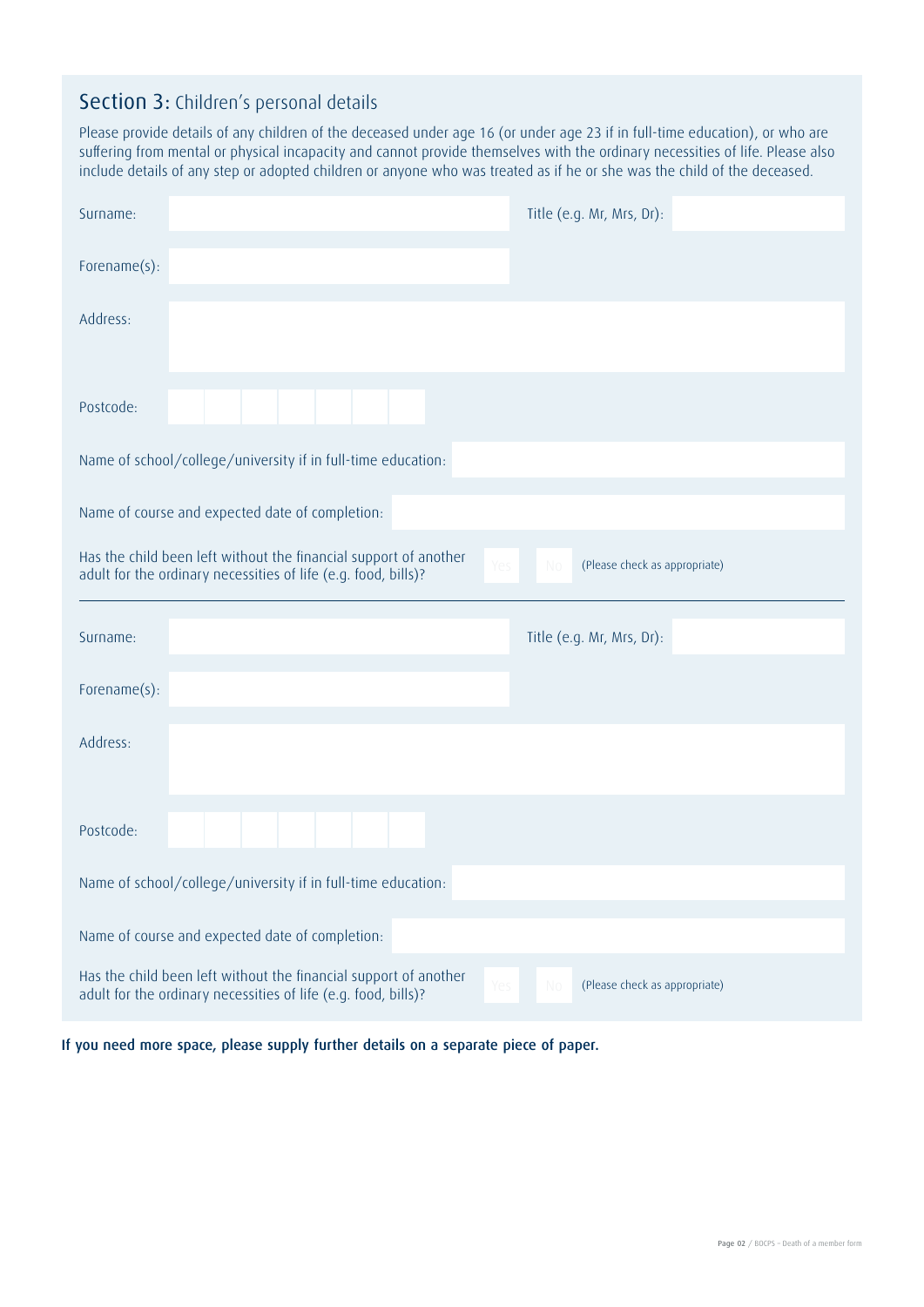#### Section 4: Guardian's personal details

For any children under age 18, please confirm the details of the guardian if different from the widow, widower or civil partner.

| Surname:     |  |  |  |  | Title (e.g. Mr, Mrs, Dr): |  |
|--------------|--|--|--|--|---------------------------|--|
| Forename(s): |  |  |  |  |                           |  |
| Address:     |  |  |  |  |                           |  |
| Postcode:    |  |  |  |  |                           |  |

#### Section 5: Dependant's personal details

Please provide details of any person who was financially dependent on, or financially interdependent with, the deceased at the time of death (other than a widow, widower, civil partner or any children). Financially dependent means dependent on the deceased for the ordinary necessities of life (e.g. food, bills). Financial interdependence is, for example, where the person relied on a joint income with the deceased to maintain a standard of living. Proof is required and is requested in Section 8.

| Surname:                                                                                                     |  |     |     | Title (e.g. Mr, Mrs, Dr):                        |                     |  |
|--------------------------------------------------------------------------------------------------------------|--|-----|-----|--------------------------------------------------|---------------------|--|
| Forename $(s)$ :                                                                                             |  |     |     |                                                  |                     |  |
| Address:                                                                                                     |  |     |     |                                                  |                     |  |
| Postcode:                                                                                                    |  |     |     |                                                  |                     |  |
| Relationship to the deceased:                                                                                |  |     |     | Dependent                                        | Interdependent      |  |
| Was the dependant living with the deceased at the<br>time of death (excluding separation due to ill health)? |  | Yes | No. | (Please check as appropriate)                    |                     |  |
| If yes, please confirm the date the dependant began living with the deceased:                                |  |     |     | $\Box$<br>$\begin{array}{c} \square \end{array}$ | $M$ $M$ $Y$ $Y$ $Y$ |  |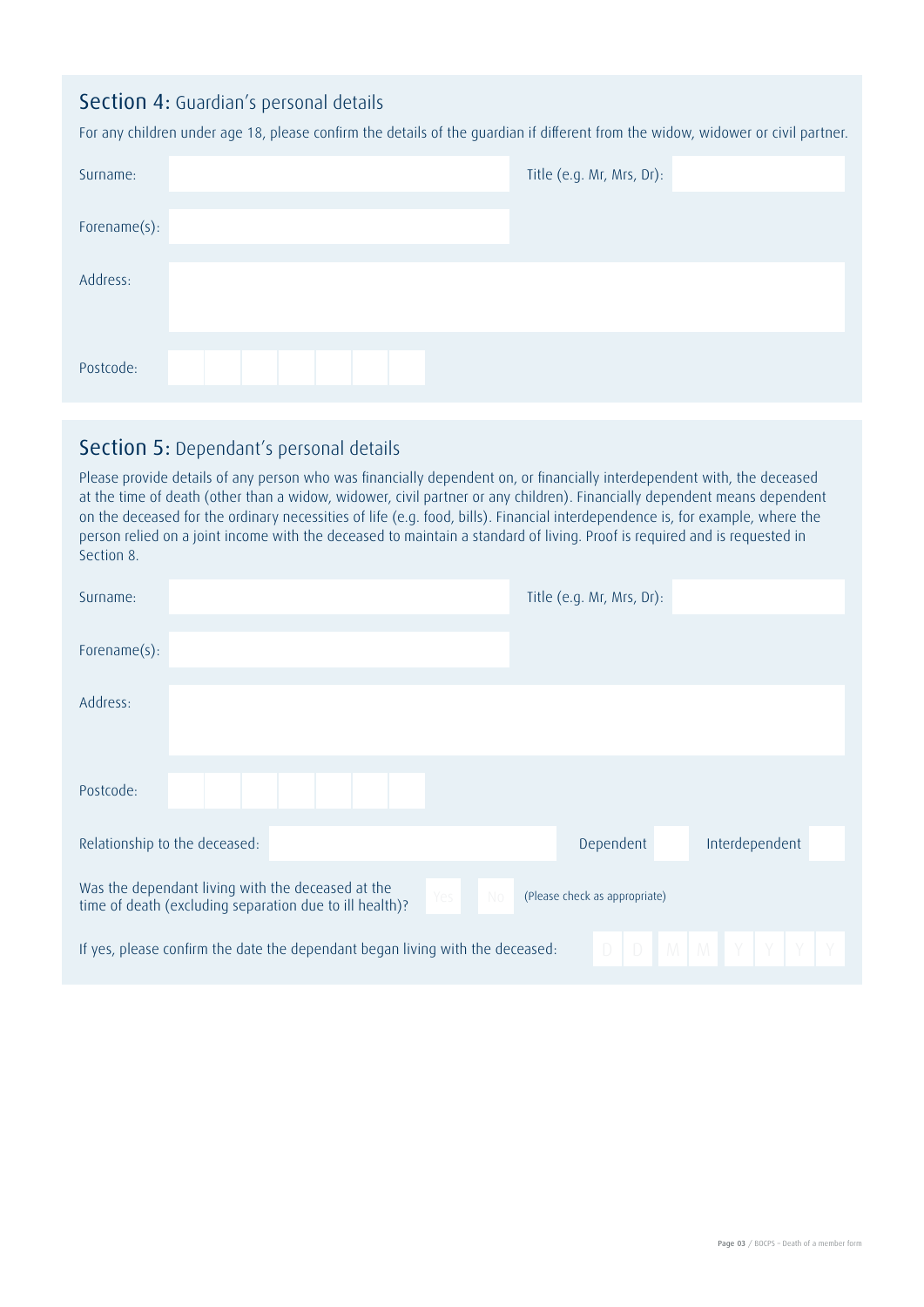### Section 6: Non-dependent relative's personal details

Please provide details of any relative who was not financially dependent on the deceased at the time of his/her death (other than a child).

| Surname:                          |  |  | Title (e.g. Mr, Mrs, Dr): |  |
|-----------------------------------|--|--|---------------------------|--|
| Forename(s):                      |  |  |                           |  |
| Address:                          |  |  |                           |  |
|                                   |  |  |                           |  |
|                                   |  |  |                           |  |
| Postcode:                         |  |  |                           |  |
| Relationship to the deceased:     |  |  |                           |  |
|                                   |  |  |                           |  |
| <b>Section 7: Further details</b> |  |  |                           |  |

Did the deceased leave a will? Yes No (Please check as appropriate)

Please provide the name and address of either the solicitor acting for the estate or the person applying for Letters of Administration:

## Section 8: Confirmation of documentation

The following documents are required (photocopies are sufficient).

|                                                                                                                                   | Please check as appropriate                        |
|-----------------------------------------------------------------------------------------------------------------------------------|----------------------------------------------------|
| The deceased                                                                                                                      |                                                    |
| Death certificate                                                                                                                 | Already provided<br>Not applicable /<br>Enclosed   |
| Birth certificate                                                                                                                 | Already provided /<br>Enclosed<br>Not applicable / |
| Marriage certificate (or certificate of Civil Partnership)                                                                        | Already provided<br>Enclosed<br>Not applicable /   |
| Widow, widower or civil partner                                                                                                   |                                                    |
| <b>Birth certificate</b>                                                                                                          | Already provided /<br>Not applicable /<br>Enclosed |
| Children                                                                                                                          |                                                    |
| Birth certificate(s) of any children detailed in Section 3                                                                        | Already provided<br>Not applicable /<br>Enclosed   |
| Proof of full-time education                                                                                                      | Already provided /<br>Not applicable /<br>Enclosed |
| Proof of incapacity (e.g. a doctor's note)                                                                                        | Already provided<br>Not applicable /<br>Enclosed   |
| Statement confirming the absence of financial support from another adult                                                          | Already provided<br>Not applicable /<br>Enclosed   |
| Other dependant(s)                                                                                                                |                                                    |
| Birth certificate of any individual detailed in Section 5 and/or Section 6                                                        | Not applicable /<br>Already provided<br>Enclosed   |
| Proof of financial dependence (e.g. bank statement, council tax statement)                                                        | Already provided /<br>Not applicable /<br>Enclosed |
| Proof of financial inter-dependence (e.g. bank statement, council tax statement)                                                  | Enclosed<br>Already provided /<br>Not applicable / |
| Proof of joint residency (e.g. rent book, mortgage statement)                                                                     | Already provided<br>Not applicable /<br>Enclosed   |
| Statement from an independent person (not a relative) confirming the period of time the deceased<br>was living with the dependant | Already provided /<br>Not applicable /<br>Enclosed |